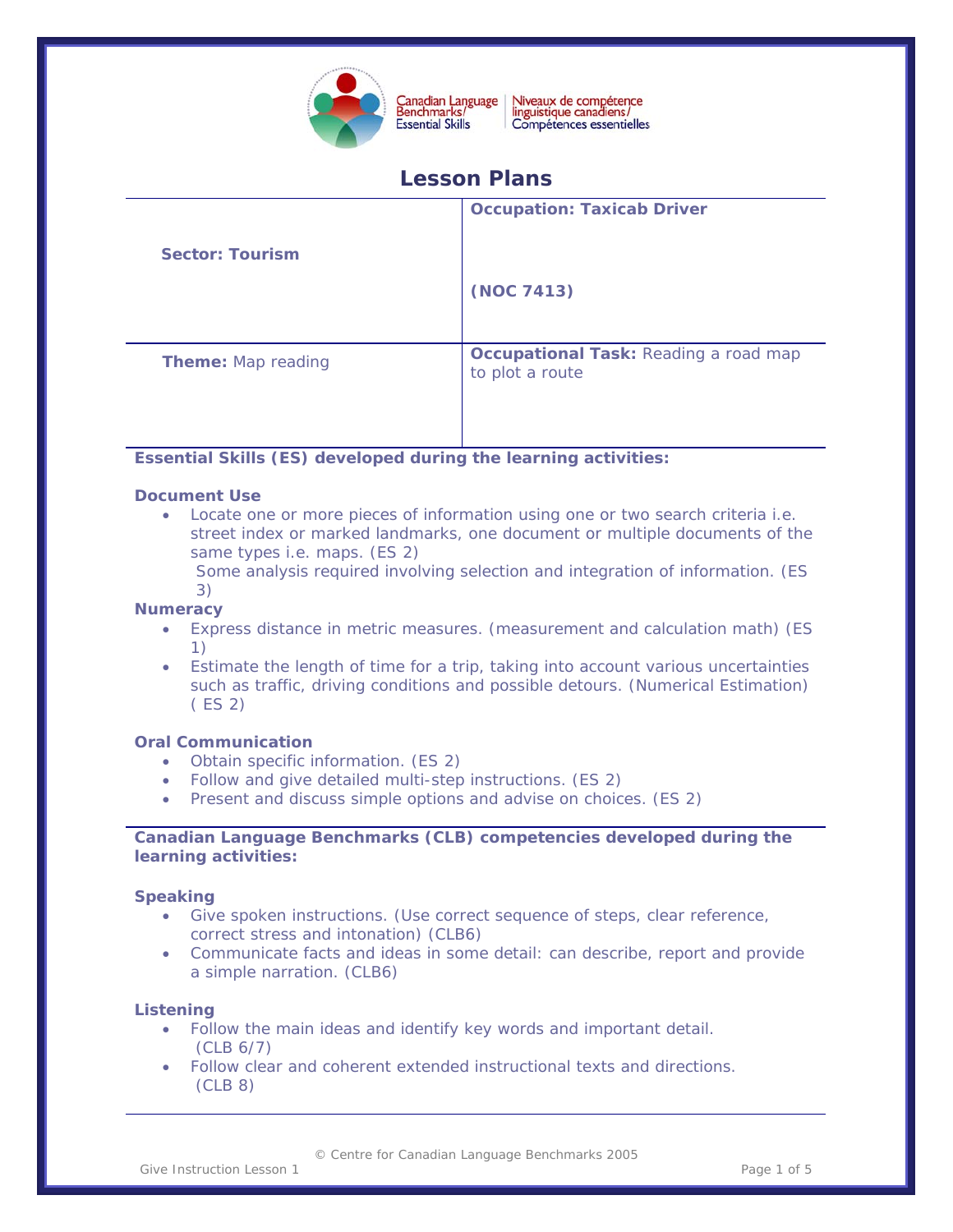

 $\overline{a}$ 

### **Reading**

- Locate 3 to 5 pieces of specific, detailed information in charts and schedules for analysis, comparison and contrast. (CLB 6)
- Locate and integrate, or compare/contrast 2-3 specific pieces of information in visually complex texts. (CLB 7/8)

## **Language and culture focus for the learning activities:**

**Grammar –** Grammatical structures for giving directions and asking questions about directions, asking for clarification, estimating distance and time**.** 

### **Vocabulary –**

- Giving and receiving directions, estimating distances and time (north, south, east, west, turn right, left, approximately 2 kilometres, nearly ½ hour)Landmarks (service station, school, office building, etc.) needed for map reading. (e.g. direction, distance, scale, north, south, east, west, grid, scale)
- Words taken from the legend at the front of the map booklet. Table of contents, and information panels in the map booklet
- Street Generics and Abbreviations given at end of map booklet.

### **Culture**

Taxicab drivers must be able to provide reliable, expert service. This involves being at a pickup location on time and getting customers to their location on time. Drivers must be able to read a map quickly and accurately to ensure timely, correct service. They must be able to communicate with passengers to ask about preferences for routes. Taxi drivers are also frequently asked questions about hotels, bars, restaurants or shopping locations and must be able to give directions.

### **Suggested teacher resources and classroom materials needed:**

### **For Teacher reference:**

Occupational Language Analysis for Taxicab Driver (NOC #7413)

[http://www.itsessential.ca/itsessential/display\\_page.asp?page\\_id=353](http://www.itsessential.ca/itsessential/display_page.asp?page_id=353)

Essential Skill Profile for Taxicab Driver (NOC #7413)

<http://srv600.hrdc-drhc.gc.ca/esrp/english/profiles/56.shtml>

An evaluation sheet consisting of routes to 5 addresses in different parts of the city. All routes must originate from a major entry point in the city such as the air port or bus terminal.

© Centre for Canadian Language Benchmarks 2005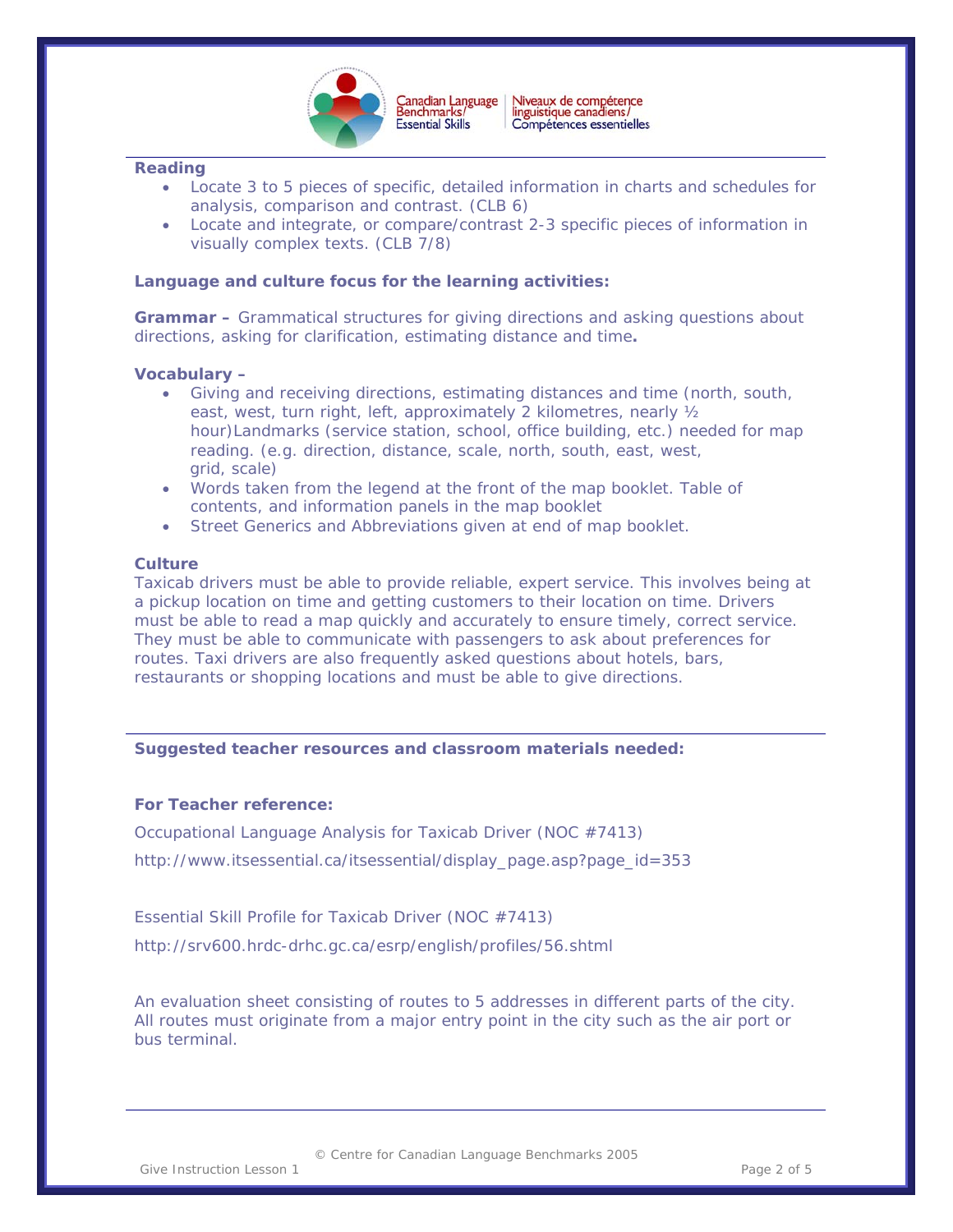

 $\overline{a}$ 

#### **For Learners:**

One copy for each learner of a MapArt Street Guide. For this lesson "Deluxe Street Atlas Calgary & Area" 2002 Edition was used, but it should be adapted to whichever city is appropriate.

Goto http://www.mapart.com/ for the MapArt Publishing Corporation website. Street Guides can be ordered from their map store.

One ruler or other measuring device for each learner.

#### **For evaluation:**

An evaluation sheet consisting of routes to 5 addresses in different parts of the city. All routes must originate from a major entry point in the city such as the air port or bus terminal. The addresses are to be read aloud by the instructor.

**Estimated time for the learning activities: 3 ½ hours If this lesson is too long or too intense it could be split into 2 lessons.** 

## **Learner Profile:**

The class is multi-level but because the vocabulary and skills they need to know are specific there is no planning to accommodate different levels. Most of the learners are at least at CLB 5/6.

This class could be taught as part of a training program for new taxicab drivers. It could also be taught in a regular ESL class as an exercise in map reading and becoming familiar with the city. This is the second of two lessons. The preceding lesson went over how to find a location on a map and should be taught prior to this lesson

#### **Learning Objectives:**

Learners will be able to read a map to plot a route from one location to another.

Learners will be able to give directions orally to a location or ask for verification of directions.

Learners will be able to use scale measurements and a measuring instrument to calculate the distance from one location to another.

Learners will use numeracy skills to estimate how long a trip will take based on its distance and taking into account variables such as driving speeds, traffic and other congestion**.** 

© Centre for Canadian Language Benchmarks 2005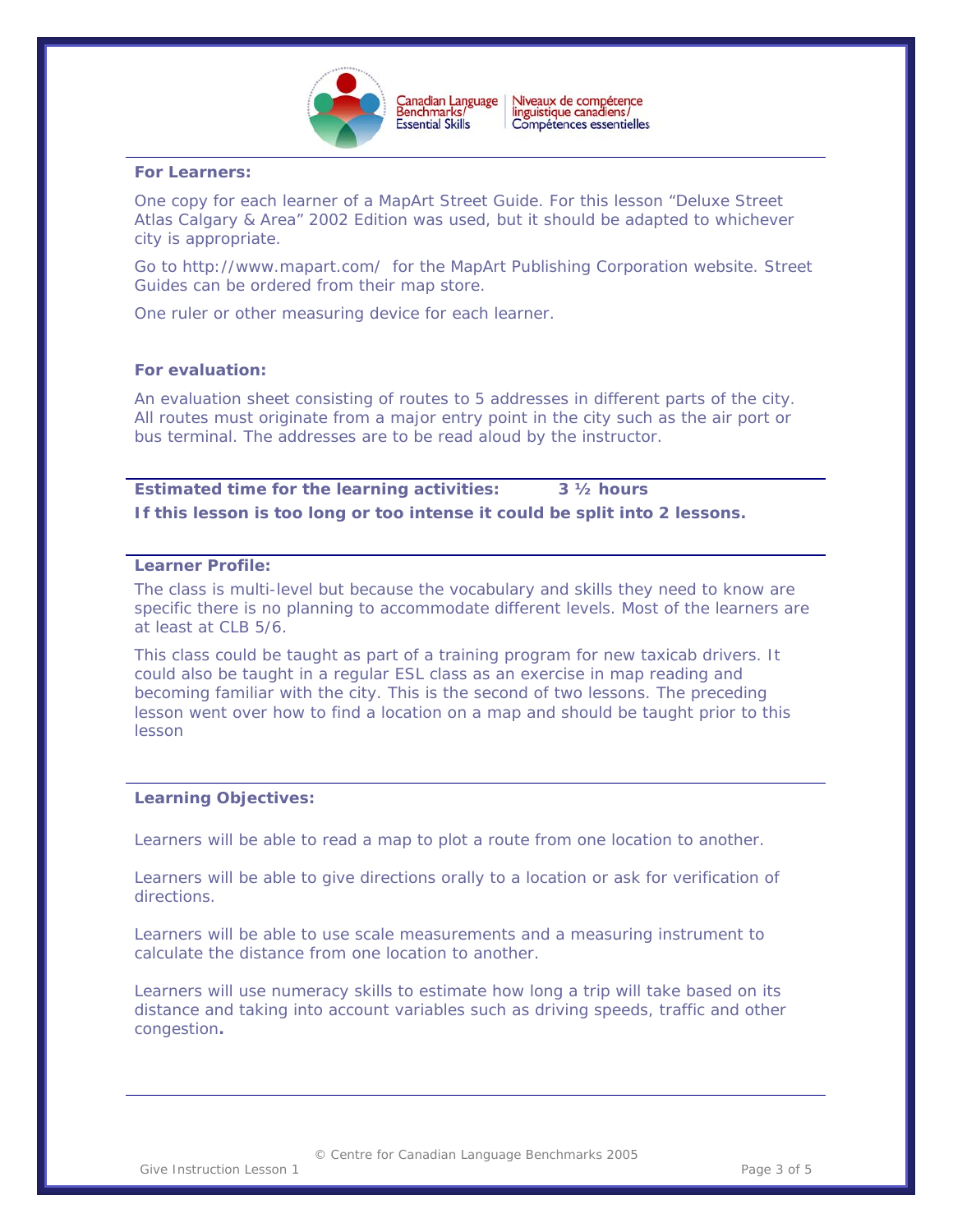

Canadian Language<br>Benchmarks/ Niveaux de compétence<br>linguistique canadiens/ Compétences essentielles

 $\overline{a}$ 

### **Learning activities:**

1. Learners review the vocabulary from the legend, information panels, street generics and abbreviations with partners or in small groups. The instructor leads a class discussion to review the use of the index and grid coordinates. (45 minutes)

2. Introduce the concept of scale. Direct learners to find the scale diagram at the top of each page in the map booklet. The instructor chooses a page and 2 locations on the page. The learners use their measuring device to estimate the distance between the two locations by following marked routes (i.e. not "as the crow flies"). This same exercise should be repeated on 2 more pages which have difference scales. Learners compare their answers with the class. Emphasize that these are estimates but they should be close to actual. Now, taking into account the speed limits for these areas and possible traffic congestion, learners estimate the amount of time to travel each of these distances. Again, compare class answers. (30 minutes)

3. Introduce the numbers at the top and sides of page to follow routes from one page to another. The instructor models the first example of following a route from one page to another. The instructor gives the directions orally to model the correct vocabulary and grammatical structures for giving directions. (e.g. first, then, next, finally, turn left, turn west, go straight, turn right at the T intersection, etc.) Vocabulary and structures are written on the board for future reference. (20 minutes)

4. The instructor gives the learners two major locations (e.g. the airport, bus terminal, a hospital, etc.) on separate pages. Learners find the locations, estimate the distance and the time between the two locations. Discuss the possible routes and time as a class. Next, learners locate their home and their route to class and estimate the distance and time. (30 minutes)

5. The instructor gives learners a starting address and an ending address orally. These locations will be residential addresses, not major landmarks. The learners find a route from the first address to the second address. They estimate the time this route will take. Have a learner orally give the directions and time for his/her route. Learners follow along on their maps. If any other learners have alternate routes they explain their route orally. If various routes are given learners evaluate the pros and cons of each route (based on traffic flow, school zones, congestion, time, etc.) and decide upon the preferable route.

This exercise should be repeated as many times as needed with different locations until the class is comfortable with it. Learners supply the addresses for these extra practices. (45 minutes)

6. Learners each prepare a similar exercise to  $# 5$ . They choose 2 locations, develop a route, and estimate the time. Divide the class into groups of 3 and each learner should assign a question to their group mates. They should all discuss the findings and make

© Centre for Canadian Language Benchmarks 2005

Give Instruction Lesson 1 and 1 and 1 and 1 and 1 and 1 and 1 and 1 and 1 and 1 and 1 and 1 and 1 and 1 and 1 and 1 and 1 and 1 and 1 and 1 and 1 and 1 and 1 and 1 and 1 and 1 and 1 and 1 and 1 and 1 and 1 and 1 and 1 and